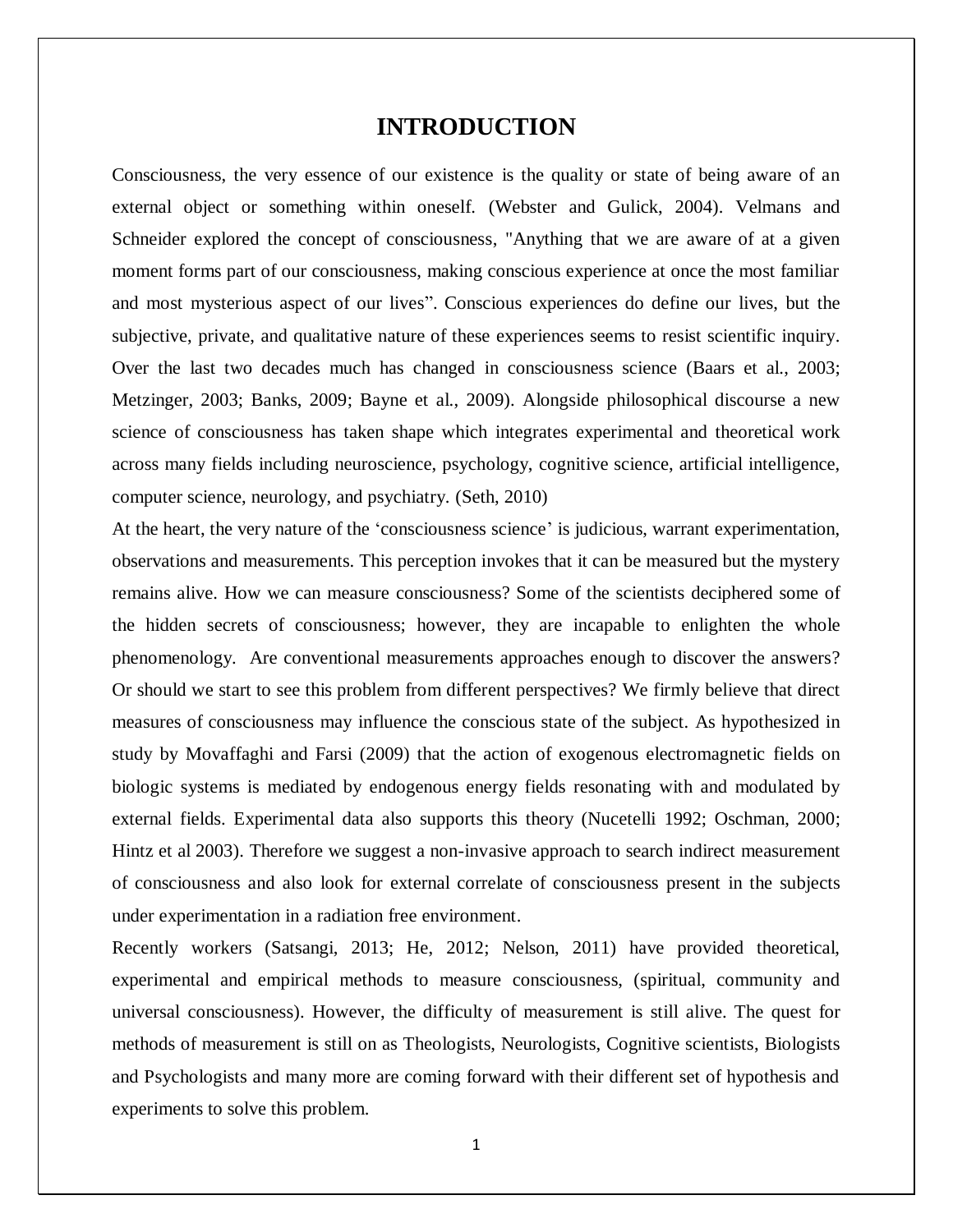In physics, the term "energy" refers to "the capacity to do work and overcome resistance". Matter and energy are fundamentally interrelated, however, fields of force vary according to energy expressed, and information carried. The term "field" refers to "a force which can cause action at a distance". Though field effects may be weak in terms of power, they may have a measurable effect on matter (Center for frontier medicine in biofield science). As a basic law in physics, when an electric current flows through a conductor, a magnetic field is created in the surrounding space. Ampere's law quantifies the relationship between an electric current and the magnetic field produced at a distance from the current flow. (Movaffaghi and Farsi, 2009)

We would here like to suggest that the concept of biofield as an external correlate of consciousness in living organisms, such as man, animals and microbes. The biofield is defined here as the endogenous, complex dynamic electromagnetic (EM) field resulting from the superposition of component EM fields of the organism that is proposed to be involved in selforganization and bioregulation of the organism. The components of the biofield are the EM fields contributed by each individual oscillator or electrically charged, moving particle or ensemble of particles of the organism (ion, molecule, cell, tissue, etc.), according to principles of conventional physics. The resulting biofield may be conceived of as a very complex dynamic standing wave (Rubik, 1997; Zhang, 1995; 1996). It has a broad spectral bandwidth, being composed of many different EM frequencies, analogous to a musical symphony with many harmonics that change over time. (Rubik, 2002)

A small number of scientists have reintroduced the concept of a biologic field central to life. Tiller proposed the existence of a new force to explain certain features of life, in addition to the other four known forces of physics (Tiller, 1993). Popp and colleagues proposed coherent states in organisms and the emission of coherent electromagnetic waves (Popp, 1996). Savva considered the biofield to go beyond electromagnetism, involving a nonphysical mental component that carries the information of intention and the psychic realm (Savva, 1997, 1998). Zhang called the biologic field the "electromagnetic body" and considered it to be a complex, ultraweak field of chaotic standing waves, a dissipative structure of electromagnetic fields that forms the energetic anatomic structures including the *chakras* and acupuncture meridians (Zhang 1995, 1996). Welch proposed metabolic field structures of space–time (Welch, 1992; Welch and Smith, 1990). Rubik introduced the biofield hypothesis: its biophysical basis and role in medicine. (Rubik, 2002). The biologic field is seen as a holistic or global organizing field of the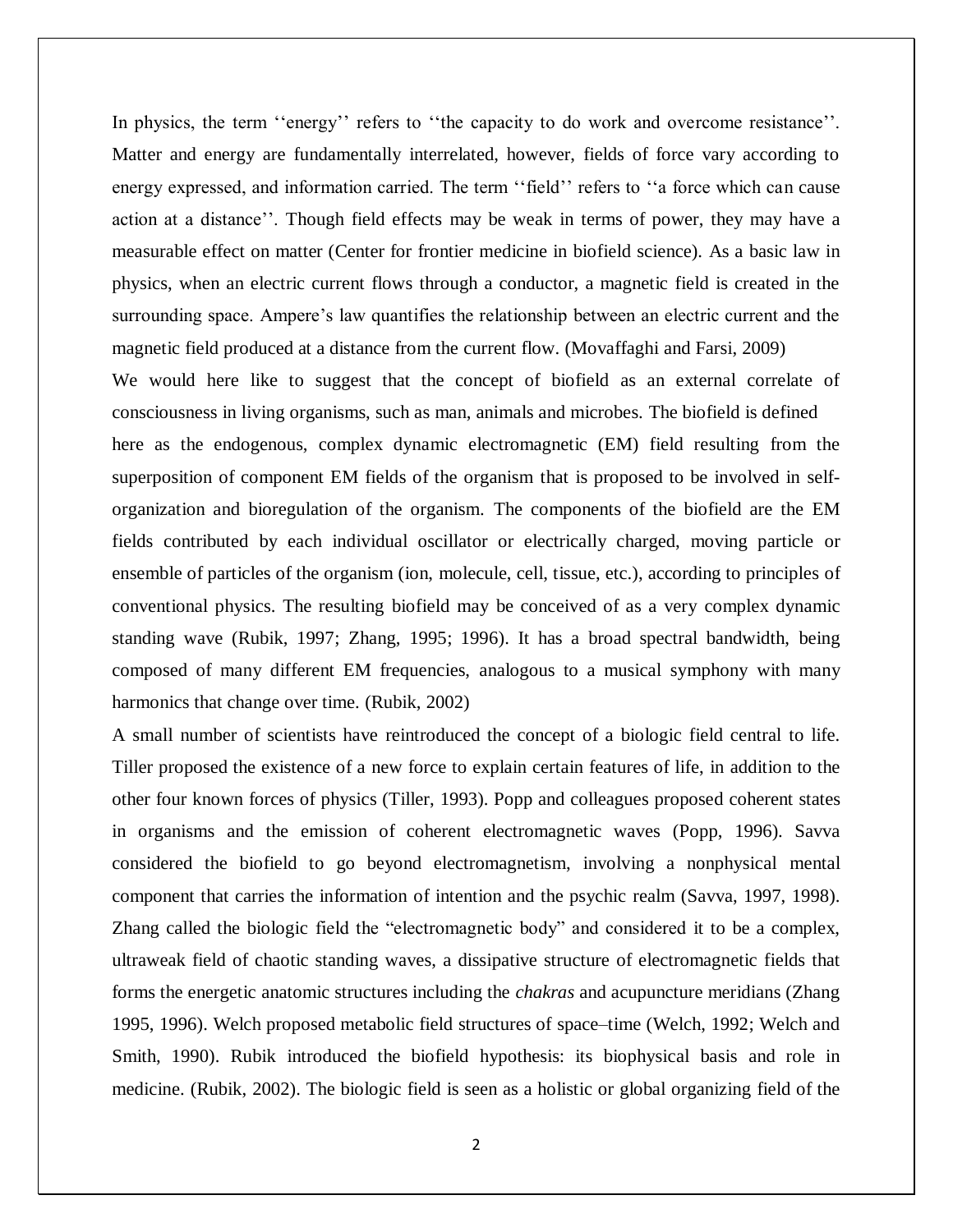organism by all these authors. Similar to the way a holographic plate distributes information throughout the hologram, the biologic field conveys information throughout the organism and is central to its holistic integration. The human biologic field is an organizing field within and emanating from the body, which hypothetically regulates the biochemistry and physiology of the body. The proposed biologic field is also a conceivable solution to the problem of how the information in an organism is stored beyond the genome. (Rubik, 2002)

We attempt to measure certain aspects of the biofield in man, animals and microbes and observe its footprints via novel technologies and link biofield and consciousness, as its external correlate. There is no doubt that this attempt is extremely sensitive to be done, but it may provide better options for the solution of consciousness measurement problem. The assembly of molecules, as in cells, tissues or organs will also produce certain collective frequencies (Rein, 2004).

This investigation is very much intended to find out the possible road map for the evolution of consciousness in Animal kingdom and its probable scaling from microbes to man. Thus, study of animal consciousness is an integral part of the set objectives. Cognitive scientists and biologists who study animal behavior reported the conscious behavior of animals such as chimpanzees, monkeys, crows, parrot, rats, portia (jumping spider), honey bees and octopuses (Griffin and Speck, 2004) etc.

Living structures and functions are orderly, and their biological oscillations are organized in meaningful ways. They contribute information to a dynamic vibratory network that extends throughout the body and into the space around it. (Rubik, 1995). In case of vertebrates, cattle like *Bos indicus,* and *Bubalus bubalis* it is known that they are conscious by virtue of their sacrificing behavior. Their body emits low-frequency light, heat, and acoustical energy; has electrical and magnetic properties. All of these emissions are part of their energy field or biologic field, or biofield. Hence, a study of their biofield may reveal some of the prime character of their conscious behavior. (Rubik, 1995) Significant work on consciousness study of such conscious animals is in scarce and so is for insects like mosquitoes. Mosquitoes are one of most significant Dipteran; have been selected for the consciousness studies, as there seems to be no significant research as such published on the consciousness measurement of mosquitoes. This organism is notorious due to outspreading fatal diseases globally and is responsible for millions of deaths of humans, but very smartly, genetically and physiologically it continuously bluffed our each effort to control them. They evolved constantly with humans sharing the same environment and we can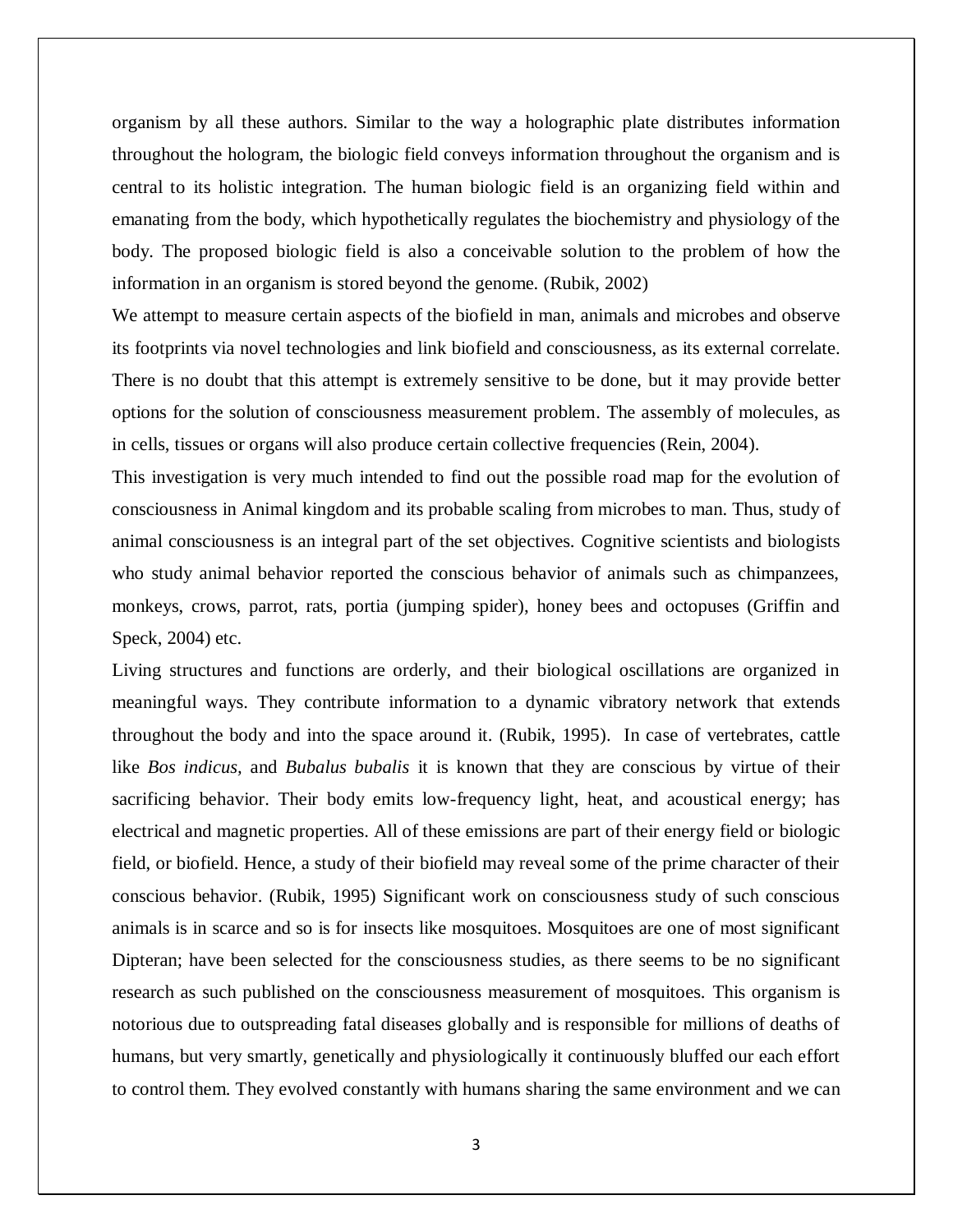firmly then rely that mosquitoes do possess different senses and a level of consciousness, which reflects in their behavior within their ecological niche. The level of consciousness could get affected when they interact with their abiotic and biotic factors. The information that they gather from their surroundings could be entirely different, unlike human consciousness. Now the question arises, why there is a difference? In mid-1990"s, Hameroff and Penrose proposed that human"s consciousness depends on biologically 'orchestrated' quantum computations in collections of microtubules within brain neurons.( Hameroff and Penrose, 2011) Then what are the structures that are responsible for the consciousness in mosquitoes? Are they like microtubules or different? This is a subject of research and we are in search of these structures.

Many single cell organisms/microbes are sensitive or can say are conscious to physical vibrations, heat, pH, electrical and magnetic field, light, particular chemicals and even to the presence of other living organisms of different or alike in its surroundings. Rein stressed that the assembly of molecules, as in cells, tissues or organs will also produce certain collective frequencies. (Rein, 2004) Emission of such radiations indicates presence of a biological field. Following these clues, we attempt to study the biofield of these single cell organisms in groups and colonies, also to study the nature of biofield between different species of microbes.

Now, the question is how consciousness got synthesized in microbes and what is the level of their consciousness? Does consciousness regulates their behavior? How can we directly or indirectly measure their consciousness without altering their natural form? The answers are still awaited, warrant immediate attention. One more aspect of measuring consciousness in microbes involves the possible role of a tubulin like proteins. Norris (1998) observed the direct involvement of consciousness in control mechanism for regulating bacterial cell cycle. He questions, are bacteria conscious only when their tubulin like protein forms a ring? (only during birth?) or formation of rings generates consciousness or consciousness generates formation of ring? This has to be investigated in order to understand the origin of synthesis of consciousness in living beings and for that we must look for clues in the prokaryotes.

We firmly believe here that human beings, animals and microbes do possess emergent properties such as emblematic biofields that positively has correlation with their consciousness and non-invasive techniques will definitely be able to give some evidences in the form of directindirect correlates of consciousness and its possible evolution from the prokaryotes (microbes) to eukaryotes (mosquitoes, snails, animal and man). A significant work has been reported by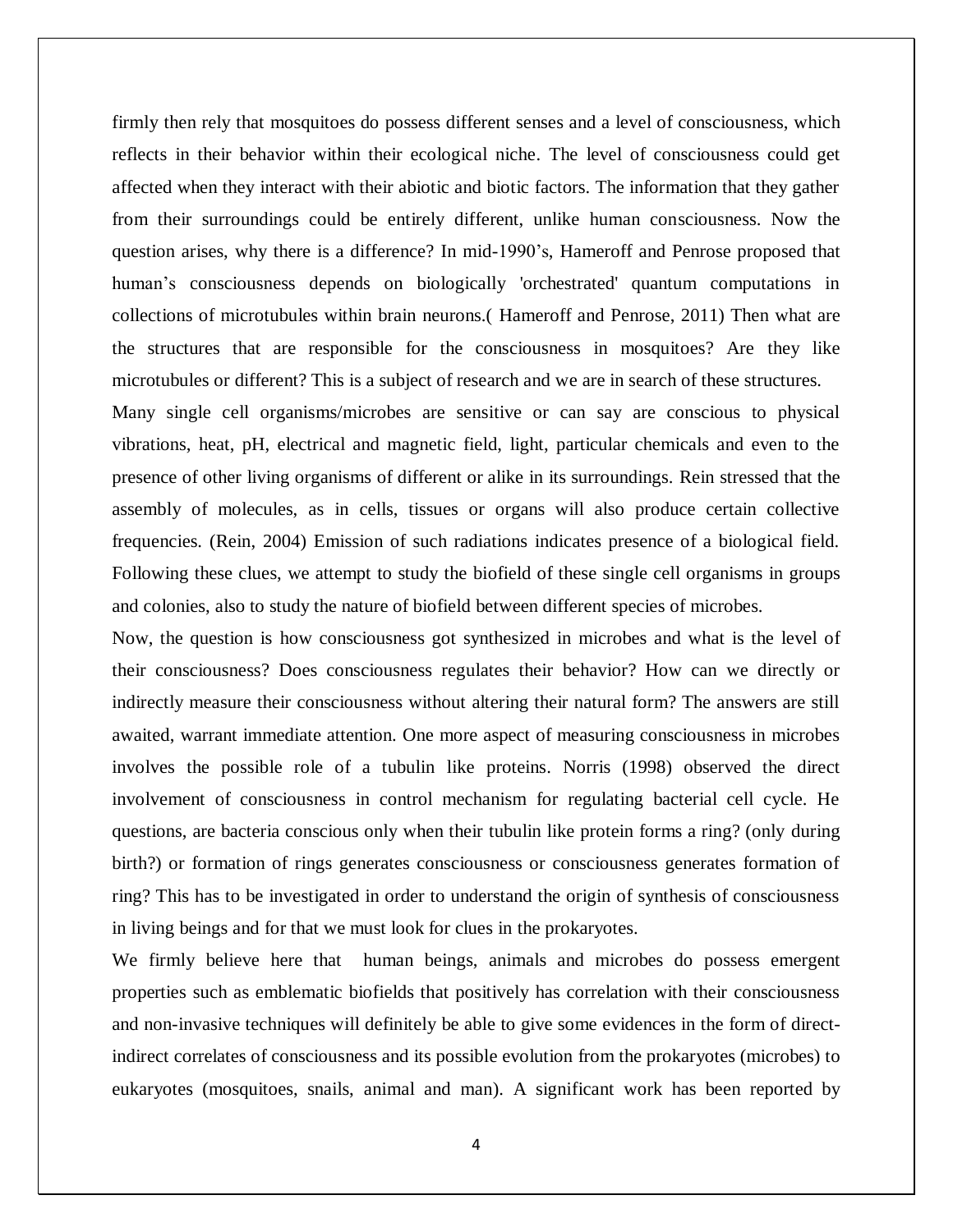Walling in order to study the dynamics of consciousness, he looked for signs of nonlinear dynamics in eleven different fauna: anemone, starfish, earthworm, moth larva, crayfish, minnow, perch, catfish, frog, dog, and human. He wanted to see whether an increase in mathematical sophistication across species correlated with preconceived notions regarding evolutionary ranking in the central nervous systems of the animals and concluded that the appearance of consciousness was a revolutionary development, not merely an evolutionary improvement. (Walling, 2003)

A biological view of consciousness (and unconcious) brains reveals a trove of new insights. It has now become ethically required for scientists to describe their laboratory animals as "conscious". A vast body of evidences indicates that consciousness is a brute biological fact. It occurs in highly predictable ways in certain kinds of brain, unclear well studied conditions. The conscious brain has numerous established properties (Baars, 1988; Edelman, 1989, 2012; Seth et al. 2005). Therefore, animal consciousness is no longer based upon speculation or abstract philosophy. In this present investigation we will attempt to study and measure the consciousness in microbes, animals and man and delve into the probable evolution of consciousness, and it"s scaling on the timeline. It will be interesting to find out the phenomenology and the possible reason behind the evolution of consciousness from its simplest form (sense in microbe) to the most complex form (qualia in man). Also, we will search for the tubulin like proteins in the other organisms other than man to explore the possible role of such proteins in synthesis of consciousness.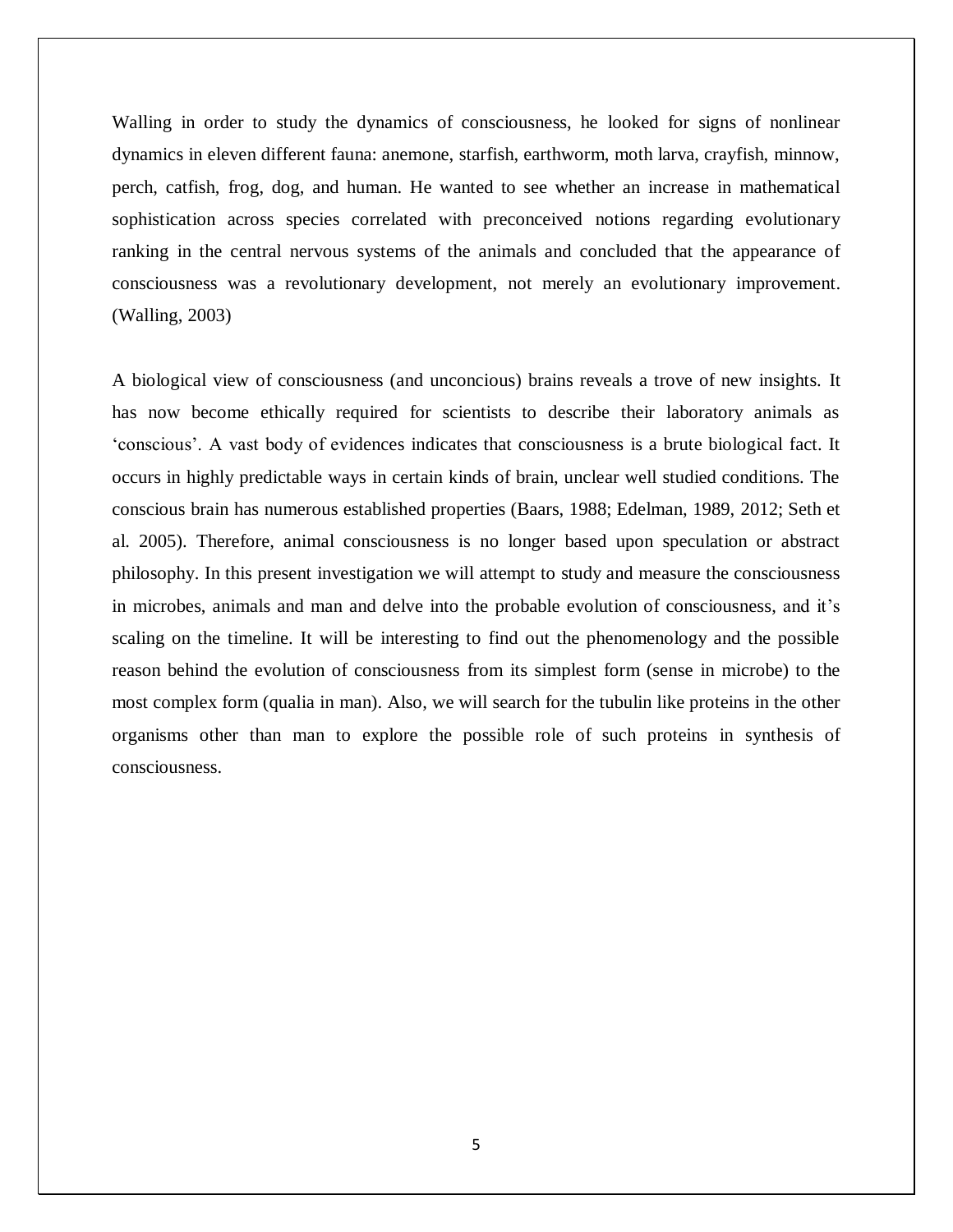#### **REVIEW OF LITERATURE**

A good review of relevant literature related to the possible methods of measurement and scaling the consciousness will lead us to find the most of the probable answers. The consciousness has been an integral part of ancient Indian culture in the form of Vedas'. They are the oldest literature and are the basis of the eastern philosophy on consciousness. This approach to understand consciousness was restricted to the philosophers and spiritual practitioners, but today even western researchers are attracted towards its seamless knowledge. However, we will limit ourselves to explore the vedantic approach towards understanding consciousness in this present investigation.

Earlier, Planck (1931) concluded "I regard consciousness as fundamental. I regard matter as derivative from consciousness. We cannot get behind consciousness. Everything that we talk about, everything that we regard as existing, postulates consciousness". Chalmer (1995) has argued that Access consciousness can in principle be understood in mechanistic terms, but that understanding Phenomenal consciousness is much more challenging: he calls this the "Hard Problem of Consciousness'. He further explains, what emerges is the current lack of a basic theory of shared links between the occurrence of conscious events and neural bases of the brain, this is the same problem, the hard problem. Since then many workers (Block, 1998) proposed many theories and their experimental data to bridge the gap between the phenomenal consciousness and access consciousness measurement, but there is no universal acceptable way to do it. Penrose and Hameroff (2011) elaborated the concept of consciousness, Consciousness implies awareness: subjective experience of internal and external phenomenal worlds. Consciousness is central also to understanding, meaning and volitional choice with the experience of free will. Man"s views of reality, of the universe, of ourselves depend on consciousness. Consciousness defines human existence.

Seth (2010) advice a mature science of consciousness requires effective means for measurement of conscious content and conscious state, both for mapping experimental evidence to theory and for designing perspicuous experiments. Measures of consciousness can be objective (e.g., behavioral responses, measured brain signals) or subjective (e.g., introspective reports, confidence ratings). While it is unlikely that any single measure will prevail, recent advances have involved combining in single experiments multiple measures of both kinds.

6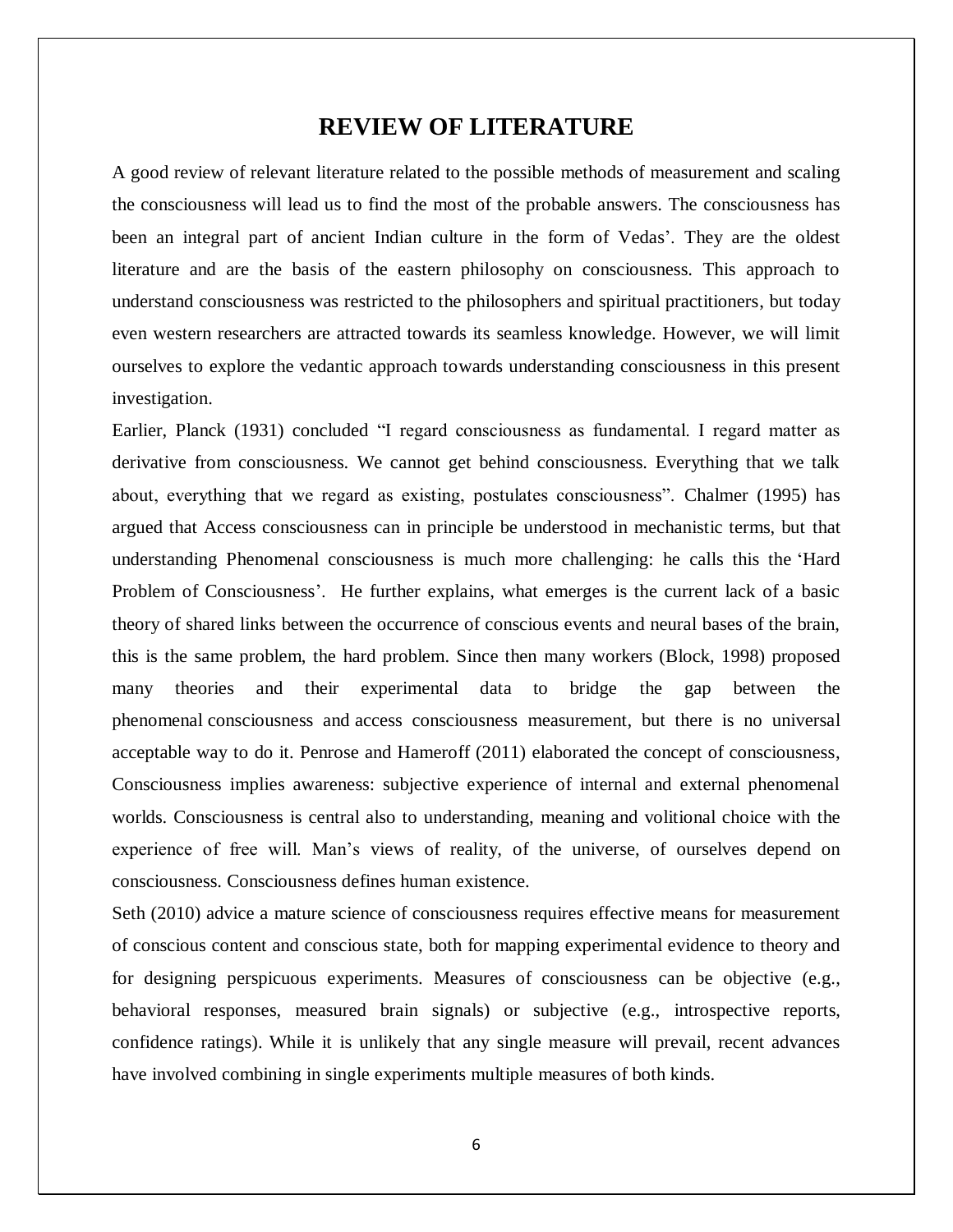Rubik (1995) proposed that living structures and functions are orderly, and their biological oscillations are organized in meaningful ways. They contribute information to a dynamic vibratory network that extends throughout the body and into the space around it. Later, (Rubik, 2002) studied the energy emission of human body and suggested that all of these emissions are part of the human energy field, also called the biologic field, or biofield. The biofield is also elusive. We cannot isolate it or analyze it comprehensively. As Muir (1911) wrote, "if we try to pick out anything by itself, we find it hitched to everything else in the universe". For a field, this connection is especially true, given that, regardless of its source, it travels outwards to infinity, interacts with other fields by superposition, and interacts with matter along the way. However, most researches in this field have focused on electromagnetic aspects of the biofield, with some new noninvasive methodologies. Rein (2004) stressed that the assembly of molecules, as in cells, tissues or organs will also produce certain collective frequencies. Emission of such radiations indicates presence of a biofield.

Many single cell organisms/microbes are sensitive or can say are conscious to physical vibrations, heat, pH, electrical and magnetic field, light, particular chemicals and even to the presence of other living organisms of different or alike in its surroundings. Pepperberg and Lynn (2000) suggest that various species exhibit different levels of awareness attuned to their ecological niches. The question is how consciousness got synthesized in them and what is the level of their consciousness? Does consciousness regulates their behavior? How can we directly or indirectly measure their consciousness without altering their natural form? The answers are still awaited, warrant immediate attention. Norris (1998) observed the direct involvement of consciousness in control mechanism for regulating bacterial cell cycle. He questions, are bacteria conscious only when their tubulin like protein forms a ring? (only during birth?) or formation of rings generates consciousness or consciousness generates formation of ring? He further suggests, this has to be investigated in order to understand the origin of synthesis of consciousness in living beings and for that we must look for clues in the prokaryotes. But, will investigation of prokaryotes be sufficient? Positively the answer is no. We have to study the whole phenomenology of evolution of consciousness starting from the microbes, invertebrates, vertebrates to humans.

Much about the consciousness of the prokaryotes has been discussed but there is no significant research as such published on the consciousness measurement of mosquitoes. Mosquitoes, one of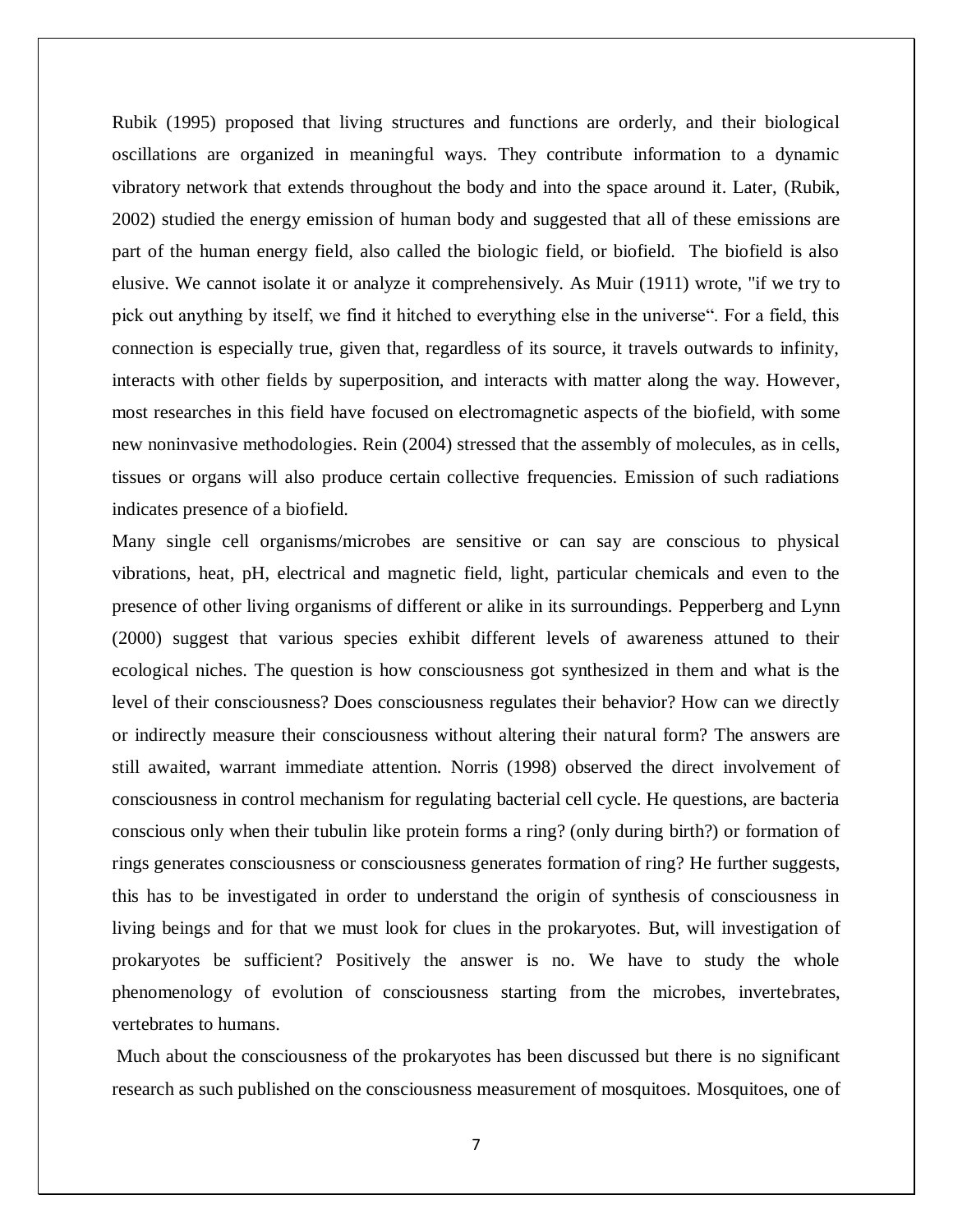most notorious medically significant Dipteran do possess different senses and a level of consciousness, which do reflect in their behavior within their ecological niche. The level of consciousness could get affected when they interact with their abiotic and biotic factors. Assuming the behavioral observations this investigation will be an attempt to find out the evidences of consciousness in mosquitoes.

The kingdom Animalia have plentiful living diversity of organisms but Man is the most desired for the consciousness research, but however, other animals who we know "are they conscious"? Walling et al. (2003) accepts that the nature and location of consciousness in humans remain a mystery. The presence or absence of conscious awareness throughout the remainder of the animal world is still disputed. Animal consciousness may still well be limited to simple perceptual consciousness but they can"t be denied of possessing a conscious. Griffin and Speck (2003) reported and discussed extensively the experimental and observational data about the complexity and versatility of animal cognition, since the subject was reviewed in the first issue of this journal (Griffin, 1998). The term cognition is ordinarily taken to mean information processing in human and nonhuman central nervous systems that often leads to choices and decisions. But the possibility that nonhuman cognition is accompanied or influenced by consciousness has received relatively little attention, largely because many behavioral scientists have been extremely reluctant to consider nonhuman consciousness on the grounds that it is impossible to obtain objective evidence about subjective experiences. However much has changed since then. Recently, Low et al. (2012) declared "The absence of a neocortex does not appear to preclude an organism from experiencing affective states. Convergent evidence indicates that non-human animals have the neuroanatomical, neurochemical, and neurophysiological substrates of conscious states along with the capacity to exhibit intentional behaviors. Consequently, the weight of evidence indicates that humans are not unique in possessing the neurological substrates that generate consciousness. Nonhuman animals, including all mammals and birds, and many other creatures, including octopuses, also possess these neurological substrates. Now, when it is evident that animals do possess consciousness, then the evolution of consciousness from animal to man becomes a subject of interest. The present investigation is an attempt to roadmap the evolution process and its probable scaling from microbes to human including selected animals.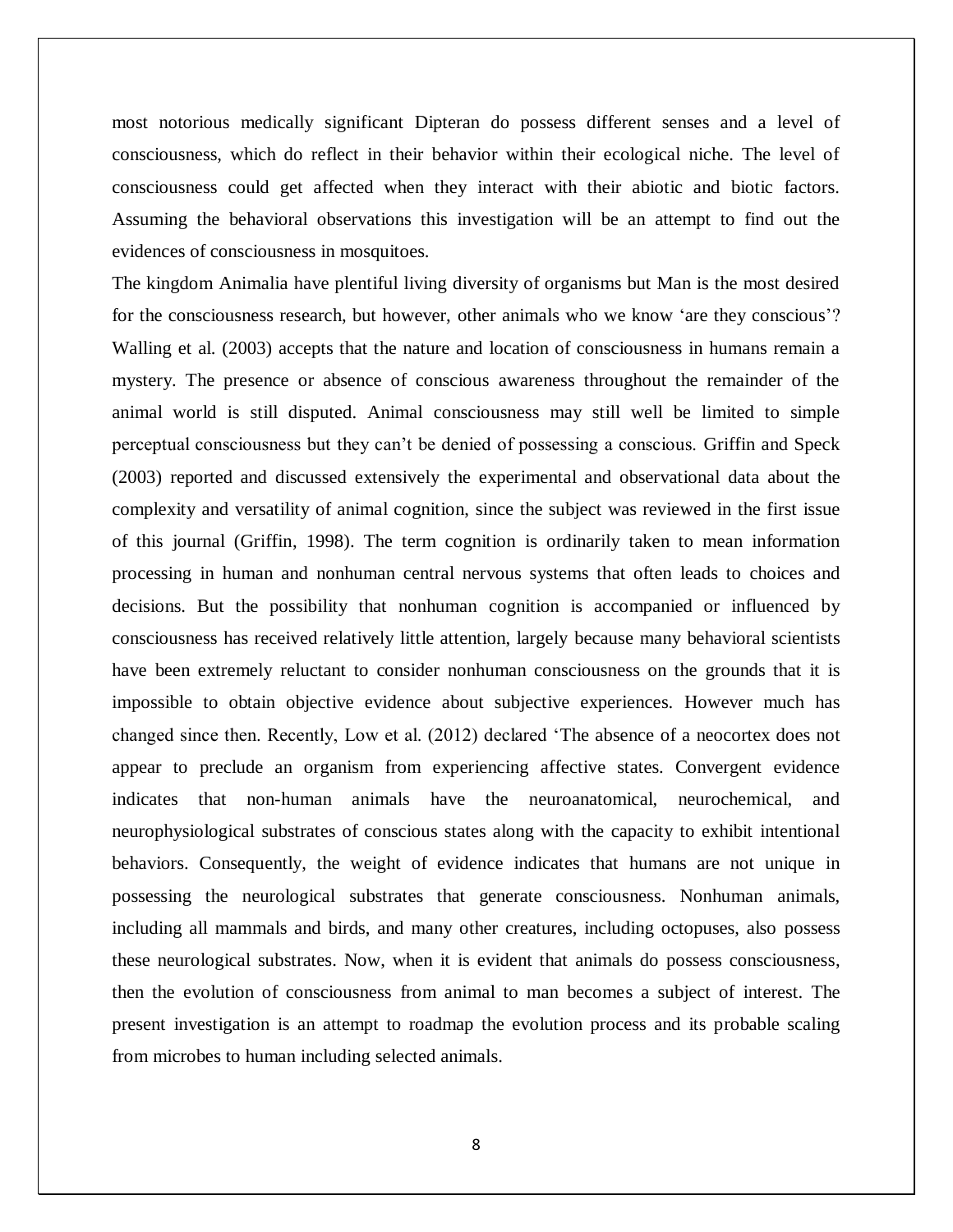Now the question is How? How this objective will be achieved? Numerous workers are investigating evidences and correlate of consciousness in different animals, in order to roadmap the evolution of consciousness. Pregnolato (2010) put forward other researchers that have shown that bacteria and algae are capable of performing quantum computations at normal temperatures for the life from billions of years. Seth (2010) remarks, already many of us tacitly ascribe consciousness to primates and many other mammals, though ascription of full-fledged selfconsciousness remains more controversial. Moving beyond mammals, perhaps a strong case can be made for birds (especially corvids and parrots) and there is tantalizing evidence of behavior consistent with consciousness in some cephalopods (e.g., *Octopus vulgaris*). Walling, (2012) proposed Non-Linear Dynamics (NLD) as a possible evolutionary pathway to consciousness. His work included animals like- anemone, starfish, earthworm, clam, crayfish, lobster, minnow, perch, catfish, toad, frog, turtle, bird, opossum, cat, dog, horse, goat and human. Still, none of these works is able to explain the phenomenon of evolution of consciousness in animals.

Following these clues, we attempt to study and measure the properties of biofield of microbes, animals and man with the help of suitable instruments. We also attempt to find out the evidences of probable roadmap of evolution of consciousness, with its possible scaling in the living organisms.

Our Laboratory has been actively participated in novel areas of consciousness studies. Prakash (2013) Man- An ideal equipment for the measurement of consciousness. Prakash (2013) Intersecting Universal Consciousness with Experiences, Experiments and Intuitive Consciousness with Special Reference to the Discovery of God Particle and Universal Consciousness. Richa and Prakash (2013) Consciousness Measurement Problem in Man, Mosquitoes and Microbes: A Review. Prakash (2012) Evidences and Measurements of Consciousness from Sciences and Spirituality: An analysis. Prakash (2011) Introspects and Prospect of Orchestrated Reduction Theory: Understanding Quantum Consciousness Generation and God Realization? Prakash (2009) Essentials for God Speed in Spiritual Awakening: A Beginners Paradigm.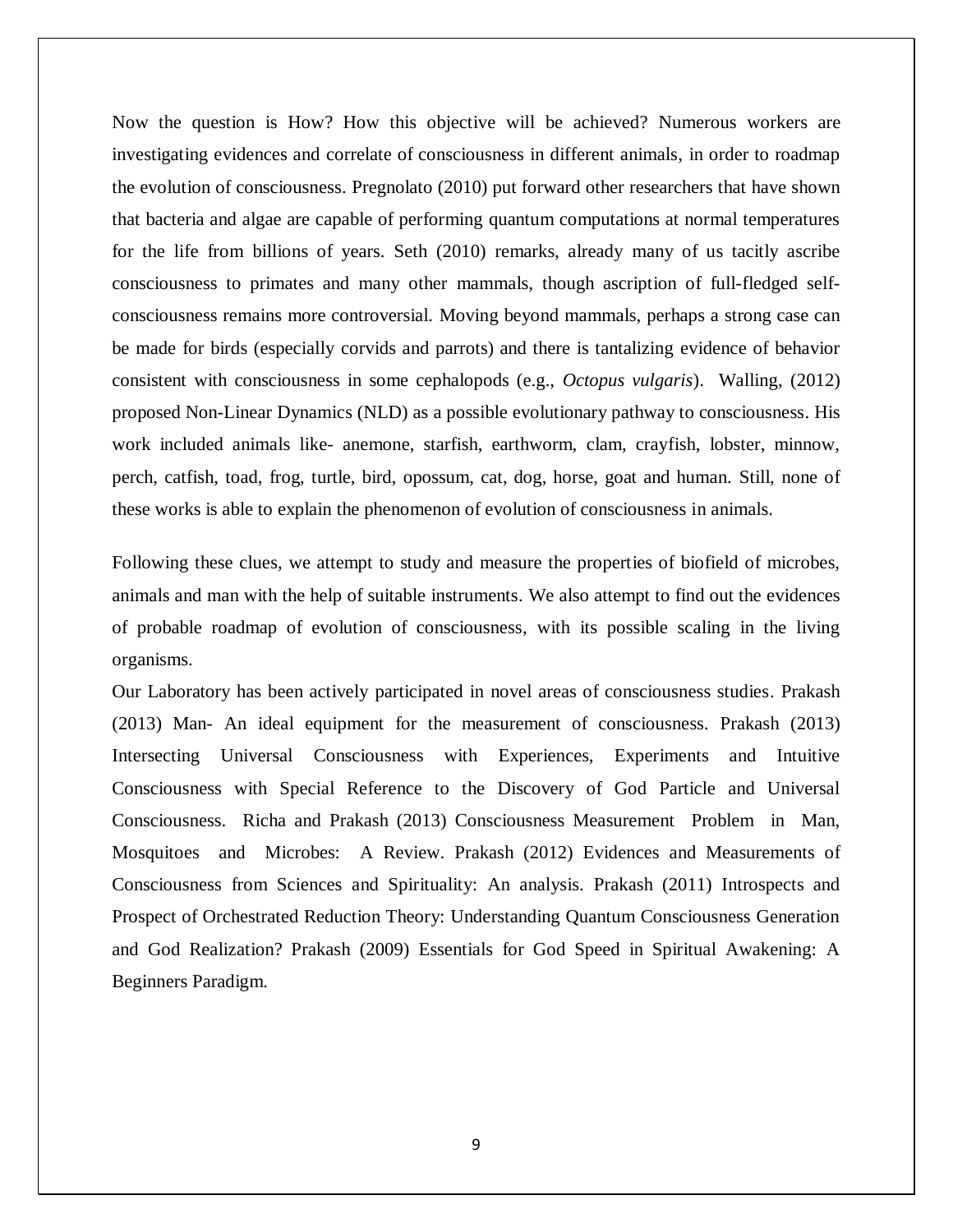## **OBJECTIVES**

- 1. To investigate and study the biofield in the microbes, other selected invertebrates and vertebrates.
- 2. To study the significant factors responsible for generating the consciousness in microbes, mosquitoes and other selected vertebrates.
- 3. To study the tubuline like proteins in microbes, mosquitoes and other selected vertebrates.
- 4. To study biofield and consciousness in humans and to find out possible correlations between animals and in humans with relation to age, sex and behavior.
- 5. To ascertain and study the evolutionary parameters in consciousness and probable scaling of evolution.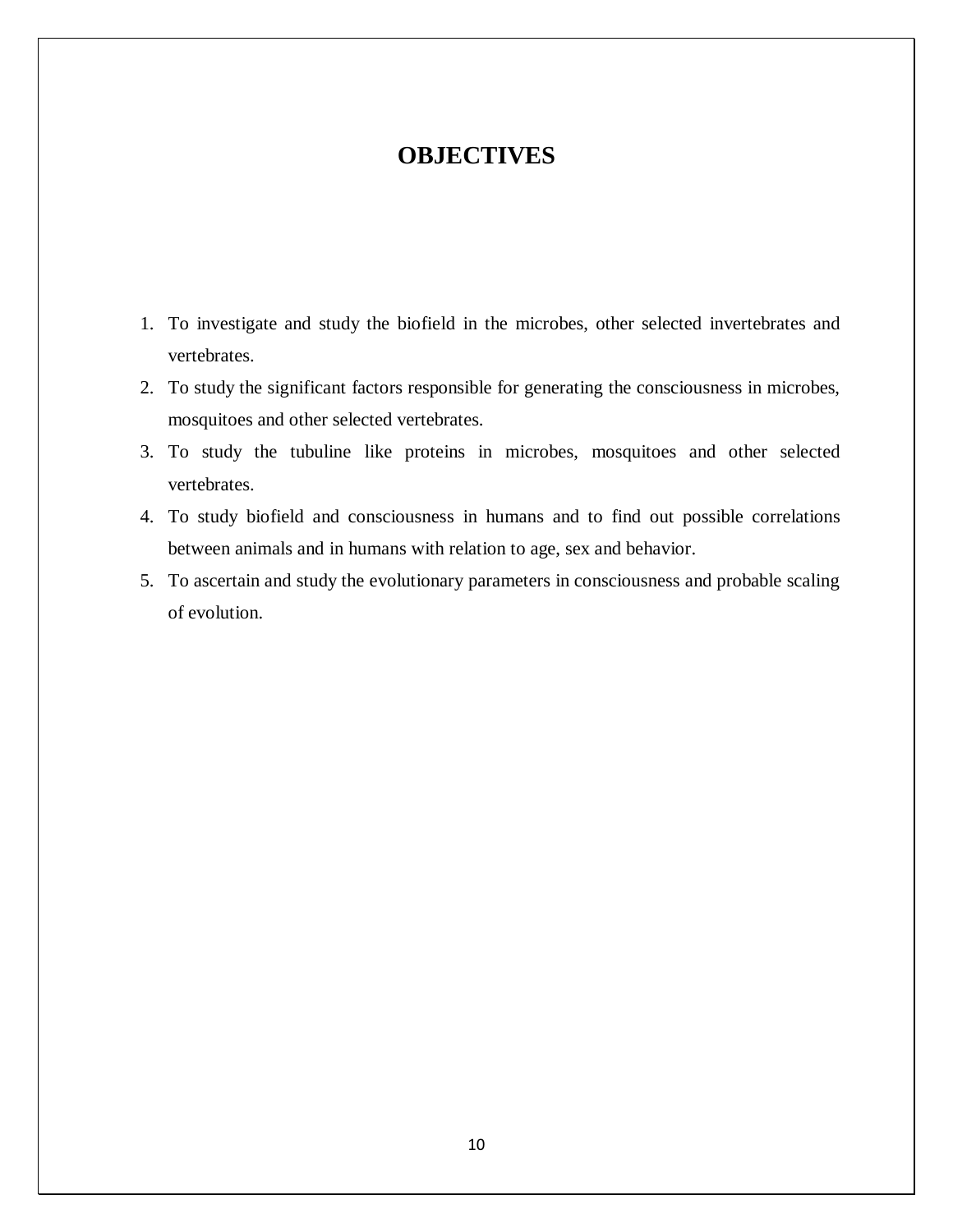# **METHODS AND MATERIALS**

To achieve the mentioned objectives in microbes, animals and man, the following methodologies are proposed.

### **METHODOLOGY AND PROTOCOL**

To evaluate the biofield and its correlation with consciousness MEAD will be used. This will help us in characterization of energy frequency of the animal under observation. (Chaturvedi et al. 2012, 2013)

To study the energy emission of the selected organism under investigation GDV Apparatus will assist in the investigation. (Korotkov et al. 2009, 2010)

MEG and EEG will help in mapping brain activity and to study electrical activity of the organism under investigation. (Satsangi and Sahni, 2012, 2013; Walling, 2003, 2013, Oschman, 2000, 2002)

For analysis of tubulin like proteins from the organisms under investigation; extraction, separation and identification will be performed with suitable techniques. (Tuszynski et al. 2008; Fourest-Lieuvin, 2006; Caudron, 2000; Chaudhuri et al. 1998)

To analyze data we will explore it through the software available like LABVIEW and MATLAB**.**

### **MATERIALS FOR STUDY**

The following groups of species have been selected to pursue consciousness studies and to compare results-

- **MICROBES –** The selected microbes will be *Bacillus subtilis* and *Bacillus thuringiensis israelensis.*
- **INVERTEBRATE –** Larval stages of *Culex quinquifasciatus*, *Anopheles stephensi* and *Indoplanorbis exustus.*
- **VERTEBRATE –** *Bos indicus* and *Bubalus bubalis.*
- **MAN** With reference to individuals and population sizes, and with different age, sex and food habits/life style.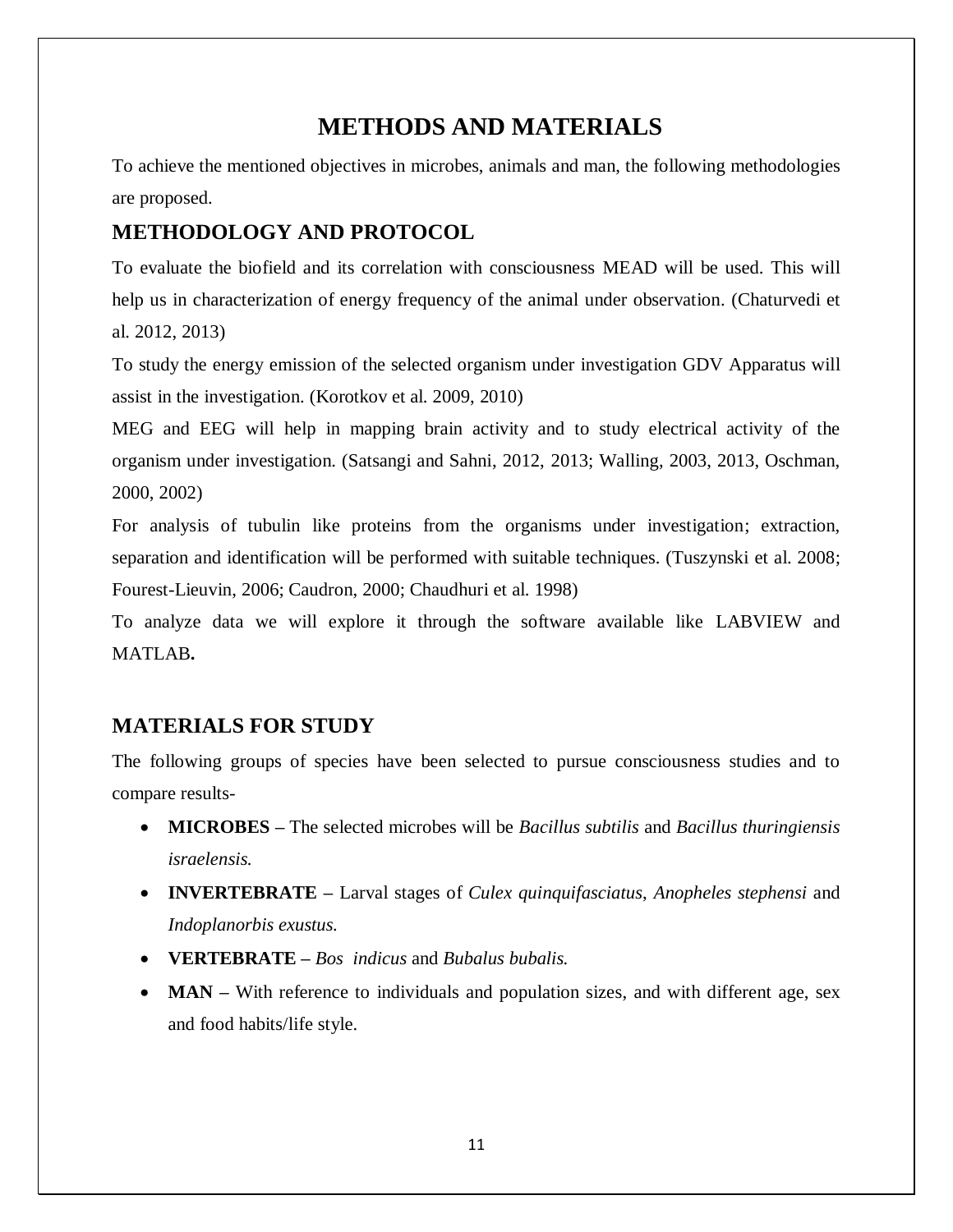## **PRELIMINARY WORK DONE IN MOSQUITO LARVAE AND MICROBES**



FIGURE 1. Graph between change in field and time of fourth instar larvae of *Culex vishnui* with two different population sizes with magnetometer



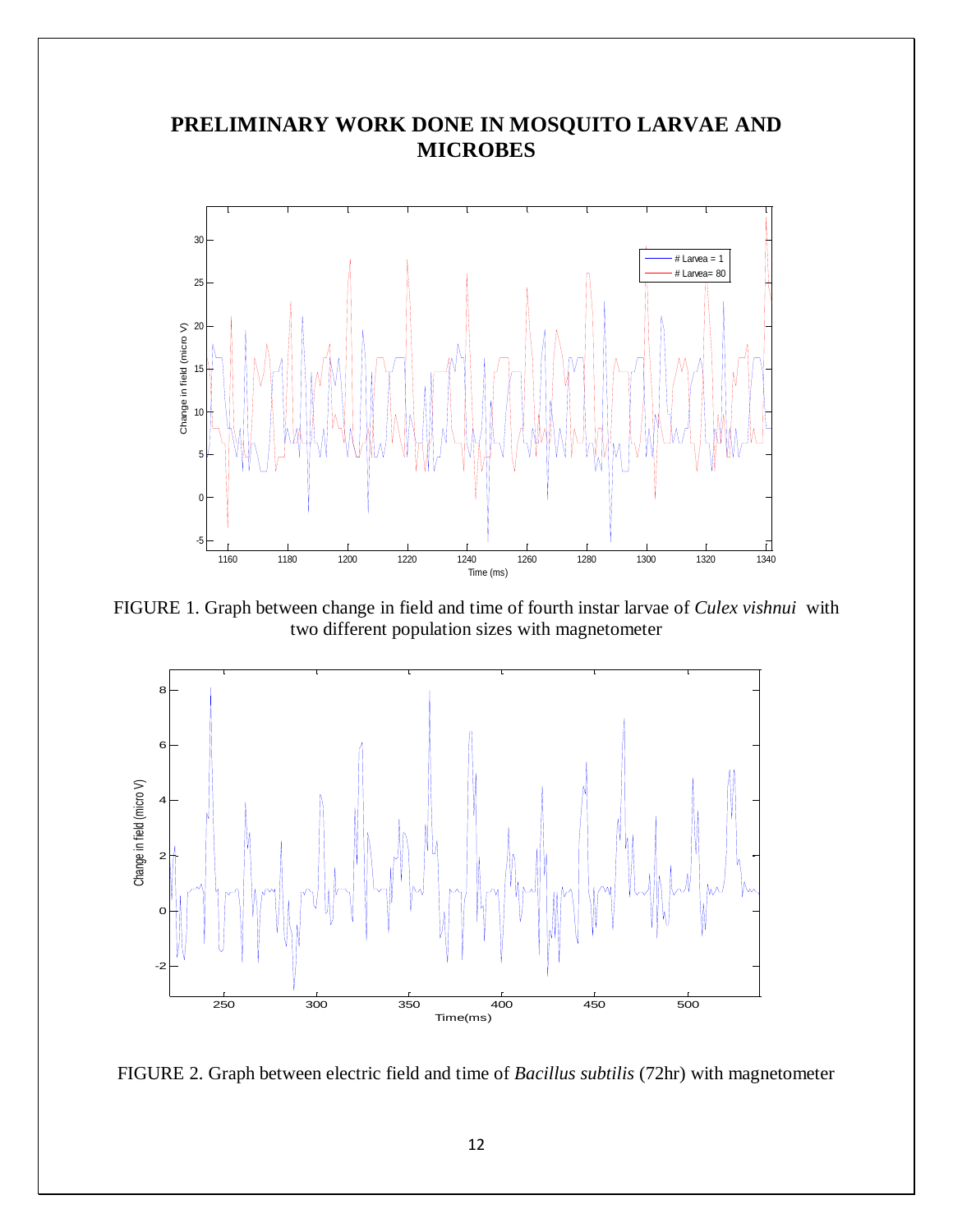

FIGURE 3. Graph between change in field and time of *Bacillus thuringiensis israelensis* (72hr) with magnetometer.



FIGURE 4. Graph between electric field and time of *Bacillus thuringiensis israelensis* (72h) and *Bacillus subtilis* (48h, 72h) with magnetometer

-20

- *Bacillus subtilis (48 h)*
- *Bacillus subtilis (72 h)*
- *Bacillus thuringiensis israelensis* (72 h)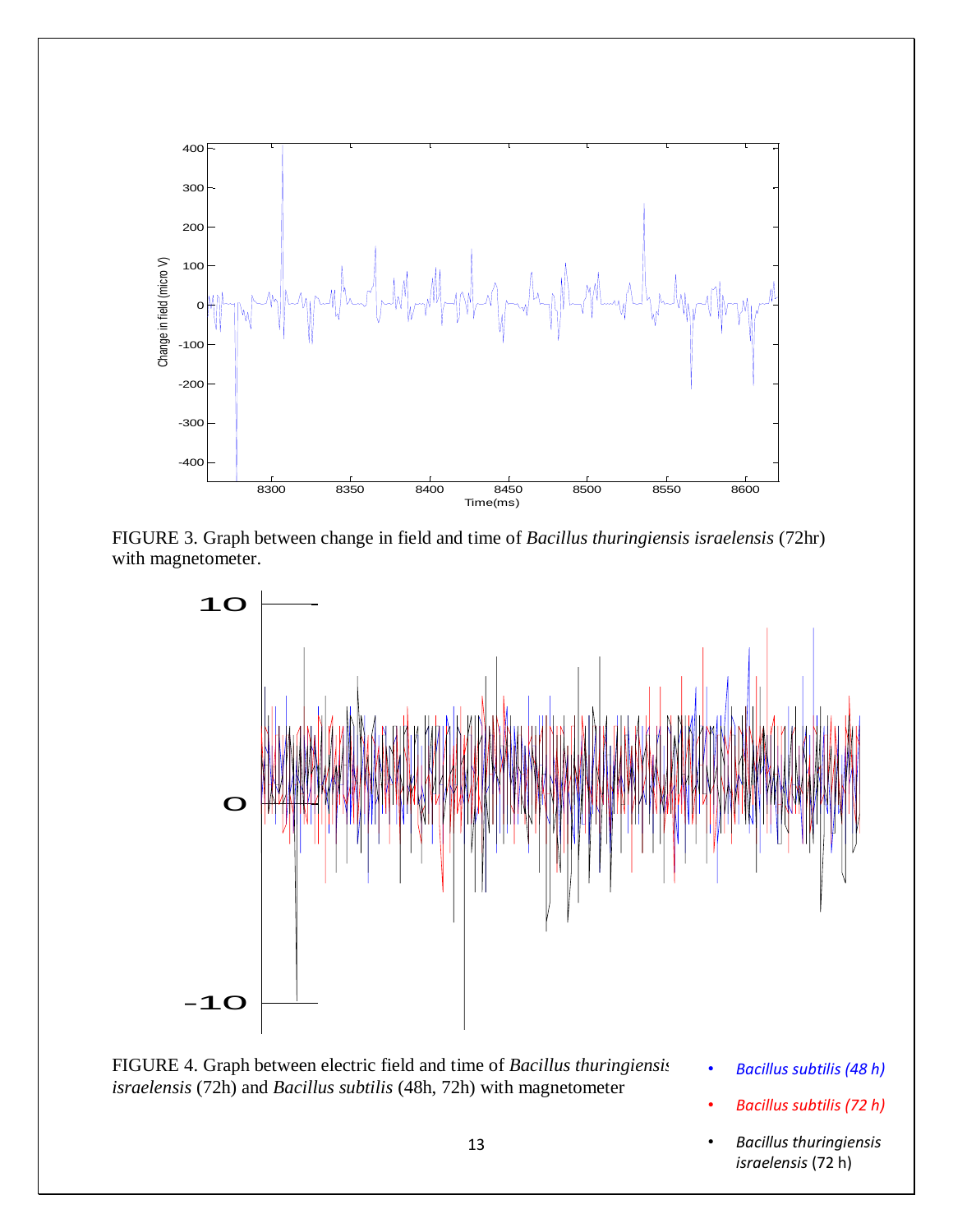#### **REFERENCES**

- Baars, B. J. (1988) A Cognitive Theory of Consciousness, New York Cambridge University Press. (www.nsi.edu/users/baars)
- Baars, B. J., Banks, W. P., and Newman, J. N. (eds) (2003). Essential Sources in the Scientific Study of Consciousness. Cambridge, MA, MIT Press.
- Banks, W. P. (ed.) (2009). Encyclopedia of Consciousness. Academic Press.
- Bayne, T., Cleeremans, A., and Wilken P. (eds) (2009). The Oxford Companion to Consciousness. Oxford, Oxford University Press.
- Block, N. (1998). "On a confusion about a function of consciousness". In Block, N., Flanagan, O., Guzeldere, G., The Nature of Consciousness: Philosophical Debates. MIT Press. pp. 375–415. ISBN 978-0-262-52210-6
- [Caudron, N.](http://www.ncbi.nlm.nih.gov/pubmed?term=Caudron%20N%5BAuthor%5D&cauthor=true&cauthor_uid=10704317), [Valiron, O.](http://www.ncbi.nlm.nih.gov/pubmed?term=Valiron%20O%5BAuthor%5D&cauthor=true&cauthor_uid=10704317), [Usson, Y.](http://www.ncbi.nlm.nih.gov/pubmed?term=Usson%20Y%5BAuthor%5D&cauthor=true&cauthor_uid=10704317), [Valiron, P.](http://www.ncbi.nlm.nih.gov/pubmed?term=Valiron%20P%5BAuthor%5D&cauthor=true&cauthor_uid=10704317) and [Job, D.](http://www.ncbi.nlm.nih.gov/pubmed?term=Job%20D%5BAuthor%5D&cauthor=true&cauthor_uid=10704317) (2000) A reassessment of the factors affecting microtubule assembly and disassembly in vitro. Journal of Molecular Biology. Vol. 297(1):211-20.
- Center for frontier medicine in biofield science. (2008) University of Arizona and Institute for Frontier Science. Available from: http://www.biofield.arizona.edu/CFMBS; [accessed 02.02.08].
- Chalmer, D. J. (1995) Facing Up to the Problem of Consciousness. Journal of Consciousness Studies. Vol. 2 (3), pp. 200-219
- Chaturvedi, D. K., Agarwal, B., Cohly, H., Kumar, V. and Chu., T. H. (2009) Spiritual Meditation and Physical Environment Influence the Energy Detected by M.E.A.D., International Conference on Religion of Saints (SANTS) – Radhasoami Mat Spirituality and Consciousness Studies (SPRICON), organized by DEI, Dayalbagh, Agra, pp.137
- Chaturvedi, D. K., Cohly, H. and Chu., T. H. (2013) Towards the Consciousness of the Mind. The twentieth conference on toward a science of consciousness TSC2013, March 3-9, 2013. Centre for consciousness studies. Dayalbagh Educational Institute (Deemed University), Dayalbagh, Agra. India.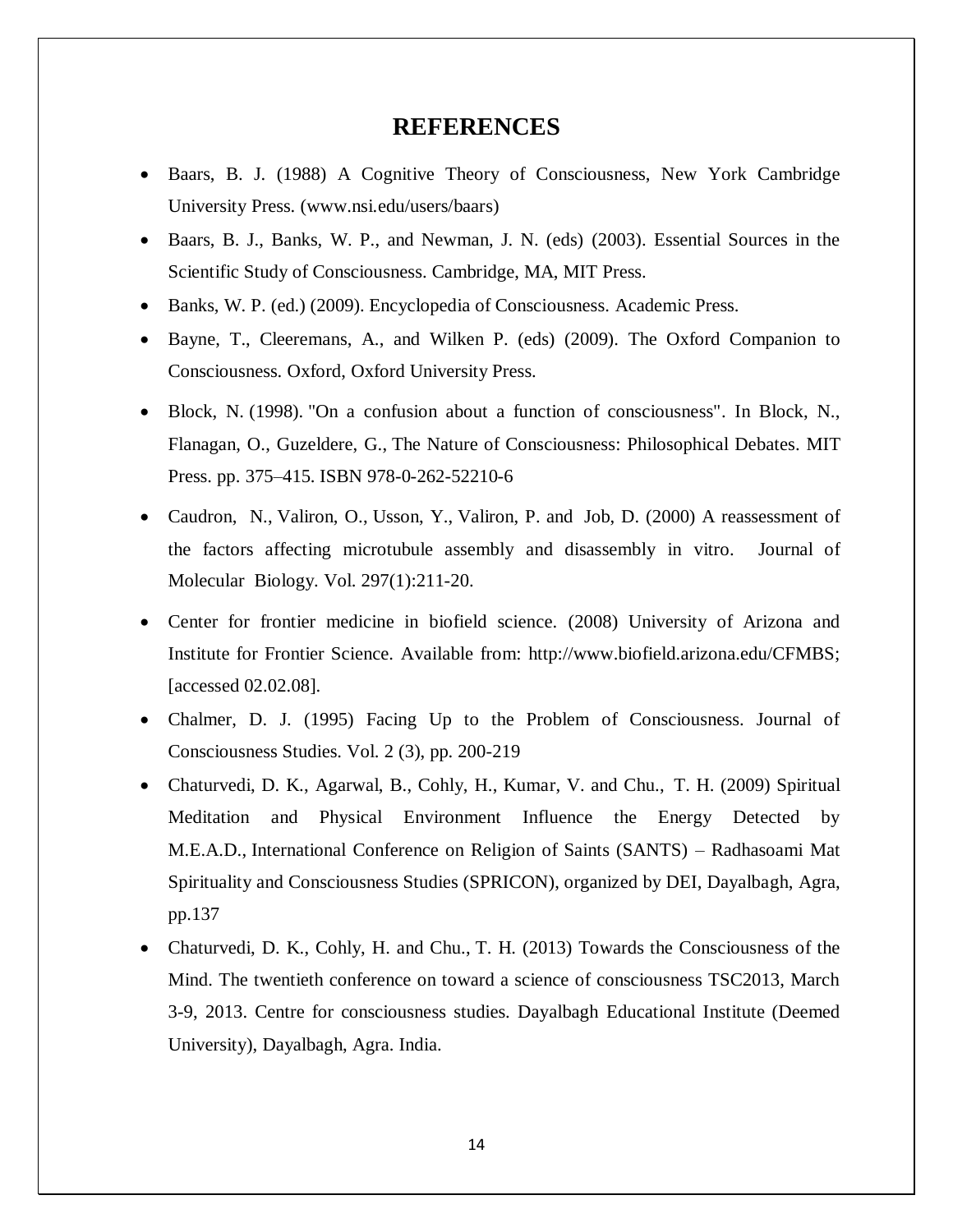- Chaturvedi, D. K., Cohly, H. and Chu., T. H. (2012) Energy Distribution Profile of Human Influences the Level of Consciousness. The nineteenth conference on "Towards a Science of Consciousness" April 9-14, 2012, The University of Arizona.USA. pp. 170
- Chaudhuri, A. R., Tomita, I., Mizuhashi, F., Murata, K. Potenziano, J. L. and Luduena, R. F, (1998) Biochemistry. Vol.37(49) pp. 17157-17162.
- Edelman, G. M. (1989). The remembered present. New York, NY: Basic Books.
- Fourest-Lieuvin., A. (2006). Purification of tubulin from limited volumes of cultured cells. Protein Expr Purif. Vol. 45(1): pp. 183-190.
- Griffin, D. R. (1998) From cognition to consciousness. Animal Cognition Vol. 1 pp. 3–16
- Griffin, D. R. and Speck, G. B. (2003) New evidence of animal consciousness. Animal Cognition. Vol.7, pp. 5-18
- Gulick, R. V. (2004). "Consciousness". Stanford Encyclopedia of Philosophy.
- Hintz, K. J., Yount. G. L., Kadar. I., and Schwartz, G. (2003) Bioenergy definitions and research guidelines. Alternative Therapy and Health Medicine. Vol.9 (3): A13.
- Infrared spectroscopy: (2008) identification of unknown substances. Available from: instruct.uwo.ca/chemistry/023/Chem023IR.pdf; [accessed 06.02.08].
- Jade He, B. (2012) Scale-Free Brain Activity. The nineteenth conference on "Towards a Science of Consciousness" April 9-14, 2012, The University of Arizona.USA. pp. 116
- Korotkov, K., Orlov, D. and Madappa, K. (2009). New Approach for Remote Detection of Human Emotions. Subtle Energies & Energy Medicine. Vol. 19(3) pp. 1-15.
- Korotkov, K.G., Matravers, P., Orlov, D.V., Williams, B. O. (2010) Application of Electrophoton Capture (EPC) Analysis Based on Gas Discharge Visualization (GDV) Technique in Medicine: A Systematic Review, The Journal of Alternative and Complementary Medicine**.** Vol. 16 (1) pp. 13-25.
- Low, P., Panksepp, J., Reiss, D., Edelman, D., Swinderen V. B., and Koch. C. (2012). The Cambridge Declaration on Consciousness. Francis CrickMemorial Conference on Consciousness in Human and vertebrates, at Churchill College, University of Cambridge.
- Merriam-Webster. (2012) Consciousness. Retrieved June 4.
- Metzinger, T. (2003). Being No-One. Cambridge, MA, MIT Press.
- Morowitz, H. J. (1968) Energy flow in biology. New York: Academic Press.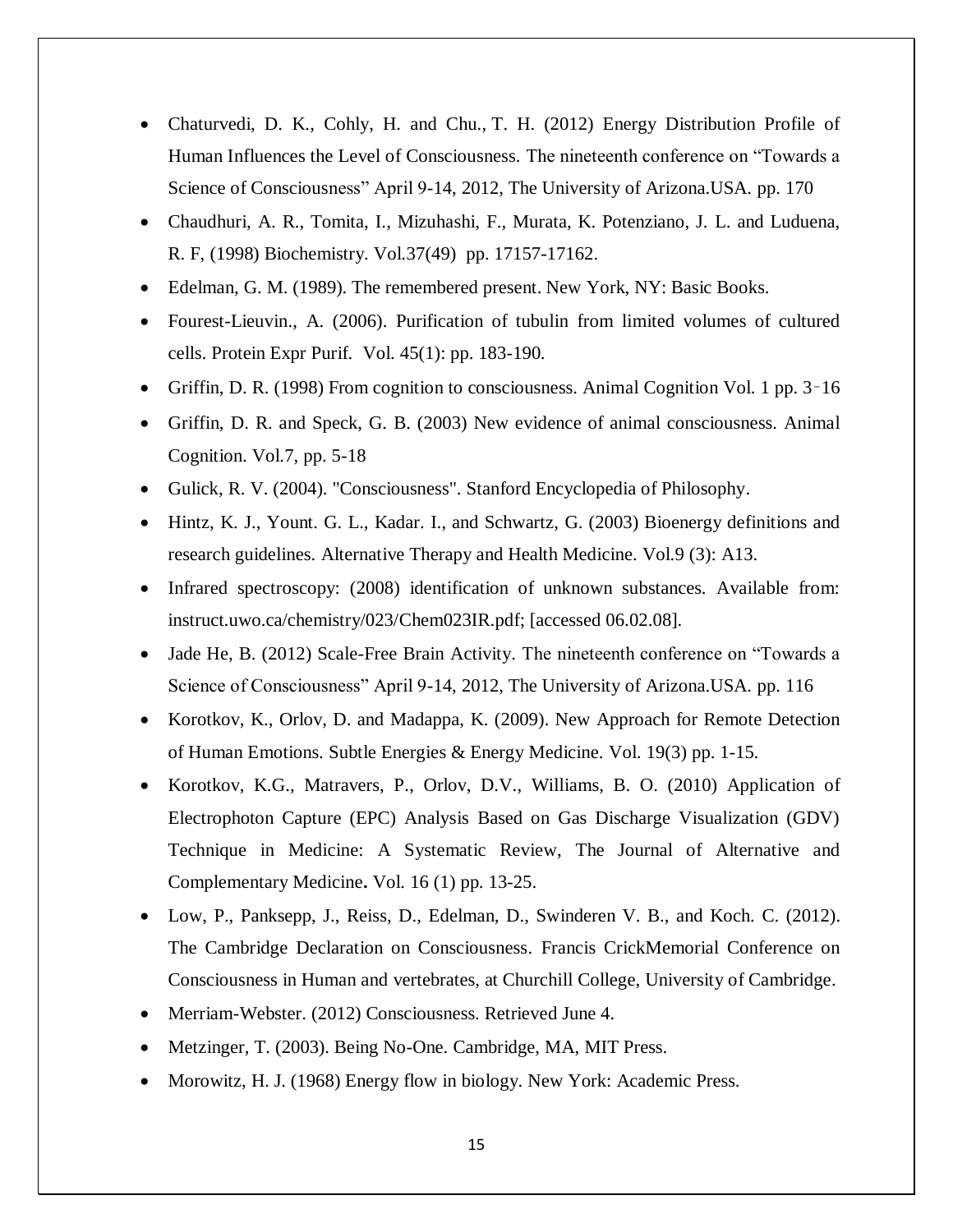- Movaffaghi, Z. and Farsi, M. (2009) Biofield therapies: Biophysical basis and biological regulations? Complementary Therapies in Clinical Practice. Vol. 15. pp. 35–37
- Muir, J. (1911) My first summer in the Sierra, New York City,, Houghton Mifflin.
- Nelson, R. and Bancel, P. (2011) Effects Of Mass Consciousness: Changes In Random Data During Global Events. Explore. Vol. 7, (6) pp. 373-383
- Norris, V. (1998) Toward a Science of Consciousness II. Chapter 37.
- Oschman, J.L. (2000) Energy medicine: the scientific base. 2nd ed. Edinburgh: Churchill Livingston.
- Oschman, J.L. (2002) Clinical aspects of biological fields: an introduction for health care professionals. Journal of Body Work And Movement Therapy. Vol. 6(2) pp. 117–25.
- Penrose., R. and Hameroff., S. (2011) Consciousness in the Universe: Neuroscience, Quantum Space-Time Geometry and Orch OR Theory. Journal of Cosmology, 2011, Vol. 14.
- Pepperberg., I. M. and Lynn., S. K. (2000) Possible Levels of Animal Consciousness with Reference to Grey Parrots (*Psittacus erithacus*). American Zoologist. Vol. 40, pp. 893–901.
- Popp., F. A. (1996)Evolution as the Expansion of Coherent States. In: Zhang CL, Popp FA, Bischof Meds. Current Development of Biophysics. Hangzhou, China: Hangzhou University Press, pp. 252–264
- Prakash., S. (2009) Essentials for God Speed in Spiritual Awakening: A Beginners Paradigm. Radhasoami Mat Spirituality and Consciousness Studies. SPIRCON 2009 at Dayalbagh Educational Institute. Agra. India.
- Prakash., S. (2011) Introspects and Prospect of Orchestrated Reduction Theory: Understanding Quantum Consciousness Generation and God Realization? Consent 2011, Dayalbagh Educational Institute. Agra. India
- Prakash., S. (2012) Evidences and Measurements of Consciousness from Sciences and Spirituality: An analysis. The nineteenth conference on "Towards a Science of Consciousness" April 9-14, 2012, The University of Arizona.USA. pp. 299
- Prakash., S. (2013) Man- An ideal equipment for the measurement of consciousness. The twentieth conference on toward a science of consciousness TSC2013, March 3-9, 2013.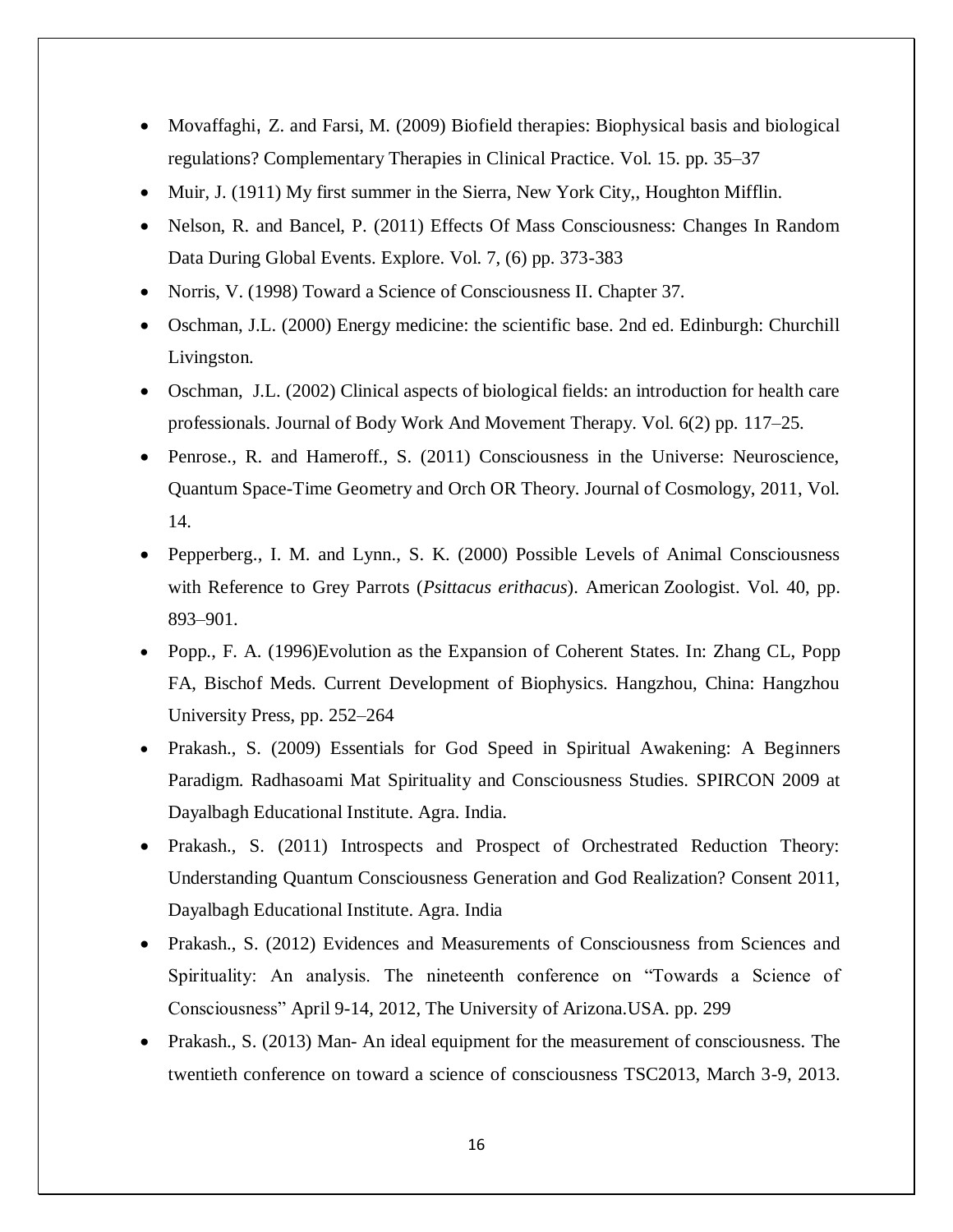Centre for consciousness studies. Dayalbagh Educational Institute (Deemed University), Dayalbagh, Agra. India.

- Prakash., S. (2013) Intersecting Universal Consciousness with Experiences, Experiments and Intuitive Consciousness with Special Reference to the Discovery of God Particle and Universal Consciousness. The twentieth conference on toward a science of consciousness TSC2013, March 3-9, 2013. Centre for consciousness studies. Dayalbagh Educational Institute (Deemed University), Dayalbagh, Agra. India.
- Pregnolato., M. (2010). Time for Quantum Consciousness. Journal of Consciousness Exploration & Research. Vol. 1 (8) pp. 898-906
- Rein., G. (2004) Bioinformation within biofield: beyond electromagnetics. Journal of Alternative and Complementary Medicine. Vol.10(1), pp. 59–68.
- Richa and Prakash., S. (2013) Consciousness Measurement Problem in Man, Mosquitoes and Microbes: A Review. The twentieth conference on toward a science of consciousness TSC 2013, March 3-9, 2013. Centre for consciousness studies. Dayalbagh Educational Institute (Deemed University), Dayalbagh, Agra. India.
- Rubik., B. (1995) Energy medicine and the unifying concept of information. Alternative therapies in health and medicine. Vol. 1(1):34–9. InnoVision Communications.
- Rubik., B. (1997) The unifying concept of information in acupuncture and other energy medicine modalities. Journal of Alternative and Complementary Medicine. Vol.3(suppl 1):S67–S76.
- Rubik., B. (2002) The biofield hypothesis: its biophysical basis and role in medicine, Journal of Alternative and Complementary Medicine. Vol. 8(6), pp 703-717
- Satsangi, P.S., (2013) Neuro Environmental Cognitive Spiritual Phenomology: Vision Talk QUANSAS 2012 On 28<sup>th</sup> November 2012, Prem Pracharak, pp. 1-13
- Savva, S. (1997) A systems approach in biology and biophysics. MISAHA Newsletter; 18–19. pp. 2–9.
- Savva, S. (1998) Toward a cybernetic model of the organism. Advances in Mind–Body Medicine. Vol. 14. pp. 292–301.
- Seth, A.K., Baar, B.J. and Edelman, D.B. (2005) Criteria for consciousness in humans and other mammals. Consciousness and Cognition. Vol.14, pp.119–139